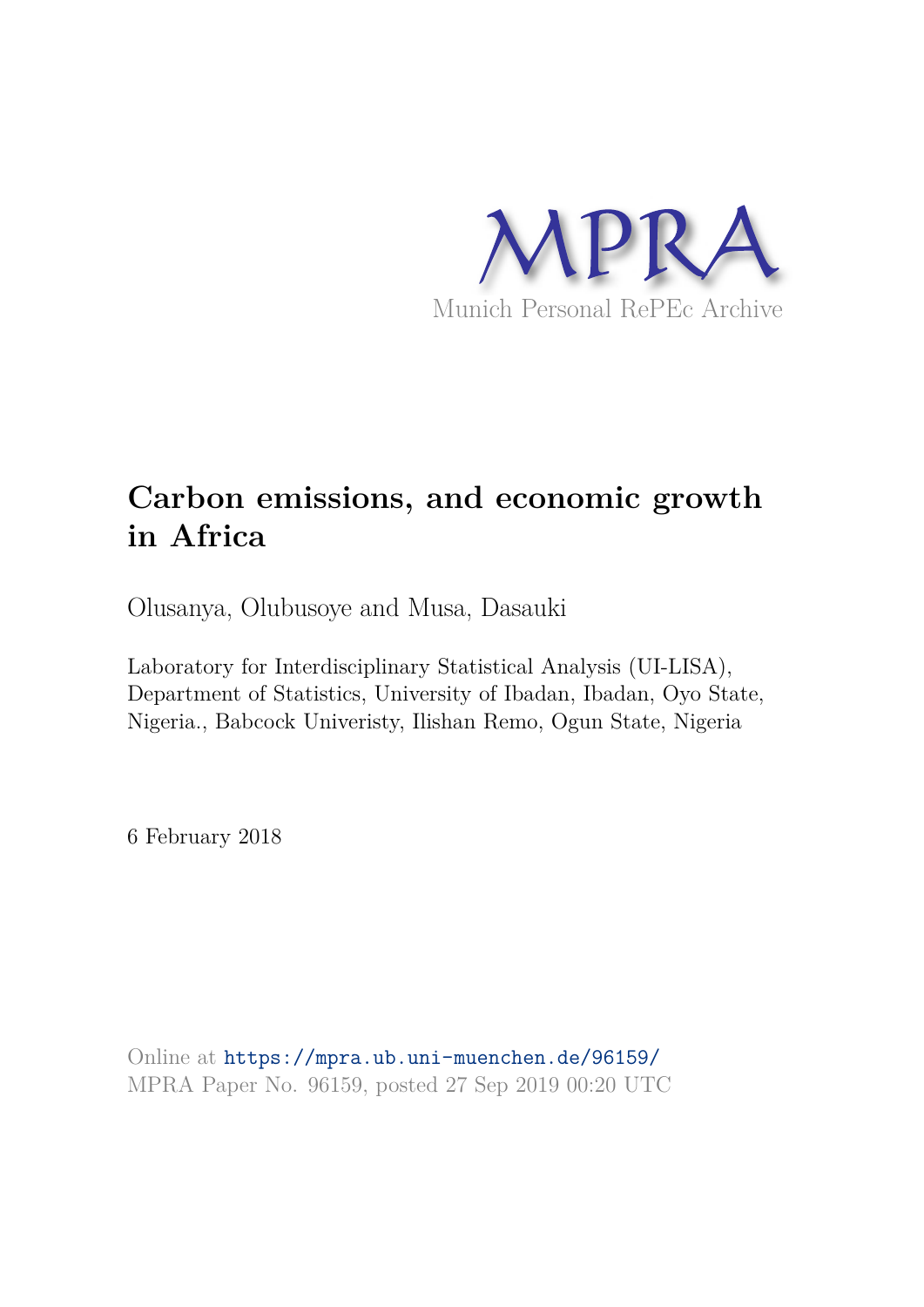# **Carbon Emissions, Energy Consumption and Economic Growth in Africa**

## **Olubusoye O. E**

\* Laboratory for Interdisciplinary Statistical Analysis (UI-LISA), Department of Statistics, University of Ibadan, Ibadan, Oyo State, Nigeria. [Busoye2001@yahoo.com](mailto:Busoye2001@yahoo.com)

#### **Dasauki M.C.**

Babcock University, Ilishan-Remo, Ogun State, Nigeria. [mdasauki@gmail.com;](mailto:mdasauki@gmail.com) +234 703 087 6865

**ABSTRACT:** I*n this study, we applied the recently proposed income elasticity approach to investigate the presence of an inverted U relationship also known as the environmental Kuznets curve (EKC) in 20 African countries. we grouped the countries into three panels not according to any know regions, but according to income such as Low-income African economies, lower- Middle African economies and upper-Middle income African economies. We tested for the presence of an inverted U relationship for both individual-specific countries and for the 3 panels using short-run and long-run income elasticity approach. We conclude the presence of an inverted-U relationship exists when long-run Income elasticity is smaller than short-run income elasticity, meaning that as income increase over time, carbon emissions have reduced. In other words, as these individual African countries experience economic growth over time, their carbon emissions level has declined. This empirical finding is true only for Benin, Malawi, cote div our, south Africa, Botswana, and Libya, representing approximately 30% of the sample. With regards to the panel groups, we found evidence supporting the presence of an inverted U relationship only in the panel of low-income African countries with long-run income elasticity smaller than the short-run income elasticity, thus, the low-income African countries have reduced their carbon emissions level as economic growth is attained.* 

Keywords: Environmental Kuznets curve, economic growth, Co2 Emissions Word count: 198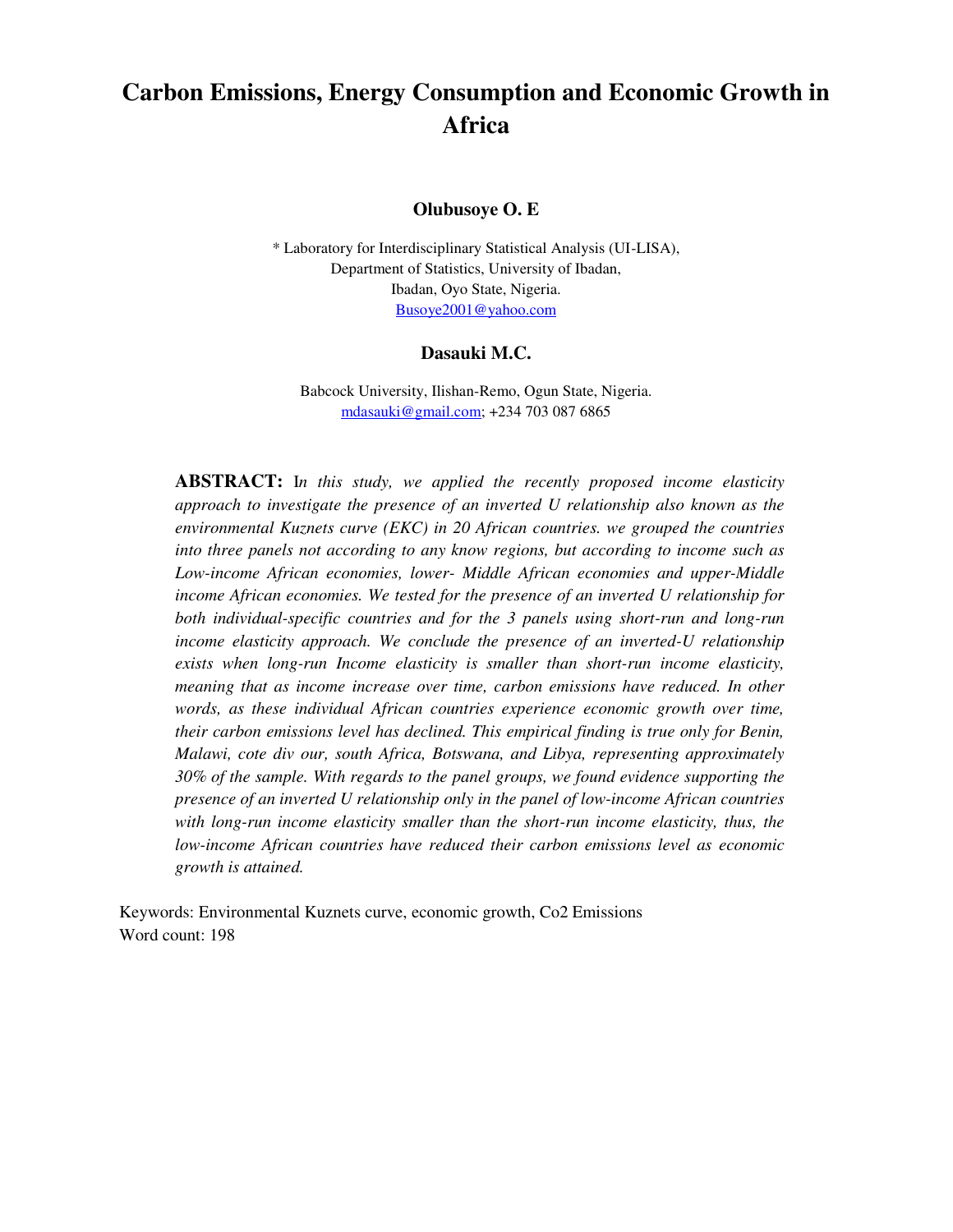#### **1. Introduction**

Climate change is one of the greatest challenges of man in the  $21<sup>st</sup>$  century. It has brought about more frequent and extreme weather events accompanied by melting glaciers, rising sea levels and will impact people and nature alike. The global temperature and precipitation have changed rapidly over the last century due to increases in anthropogenic greenhouse gases (GHGs) in the atmosphere which includes burning of fossil fuels, like coal, petroleum, natural gas as well as large scale deforestation (IPCCC). According to the  $5<sup>th</sup>$  IPCC assessment, most climate scientists agree that the main cause of the current global warming trend is the human expansion of the "greenhouse effect". Over the last century is the burning of fossil fuels like coal and oil which has increased the concentration of atmospheric carbon dioxide (CO2). This is so because the coal or oil burning process combines carbon with oxygen in the air to make CO2. To a lesser extent, respiration, the clearing of land for agriculture, industry, and other human activities have increased concentrations of greenhouse gases. Among the greenhouse gases, CO2 plays a powerful role in enhancing the greenhouse effect and is responsible for greater than 60 percent of this effect (Ozturk and Acaravci, 2010).Among all the greenhouse gases, CO2 is the most dominant gas in the atmosphere and it accounts for over 60% of the greenhouse effect (Ozturk and Acaravci, (2010).

Although Africa is the lowest source of GHG emissions (due to low levels of industrial development) compared to other regions of the world like Asia, USA, and Europe, Africa paradoxically remains the most defenseless to climate change impact and its magnitude (Beg et al., 2011, Huq et al., 2004 and Bewket, 2012) Africa is projected to be impacted by climate change with greater magnitude caused by land degradation, and desertification (Hummel, 2015). The Developing countries (LDCs), especially those in Africa rely significantly on output from the climate change sensitive-agricultural sector. Relying on such sector has placed such African economies on a more vulnerable position and the most vulnerable to the impact of climate change (Bruckner, 2012). Most African countries have very low ability and capacity to adjust to climate changes and the impact on the region (Bruckner, 2012; Hummel, 2015). According to IPCC, global temperature is expected to increase from 1.4 to  $5.8^{\circ}$ C by the year 2010 which is as a result of an increase in GHG concentration in the atmosphere, with carbon emissions as the most dominant GHG. The IPCC further made forecast temperature in Africa to rise from 2 to 6 degree Celcius in the next 100 years as sub-Saharan Africa will make losses worth US\$26 million by 2060 as a result of climate change and on the other hand, high flooding and drought will follow in Africa as well (Dessalegn and Akalu 2015).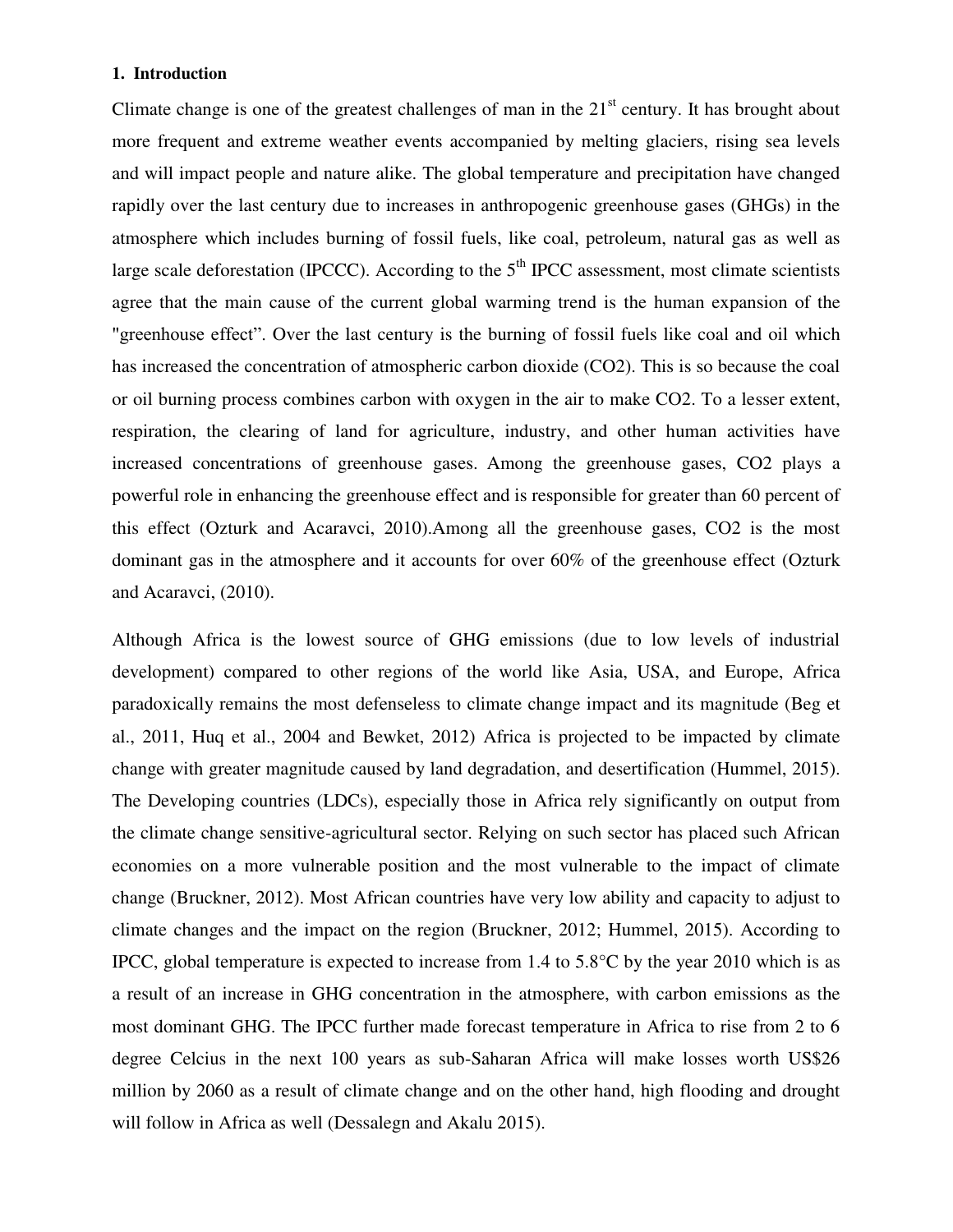African countries are pursuing the so-called vision2020, intended to make such countries among the top 20 developed countries in the world which have been postponed and rephrased as vision 2030. Higher growth accompanied with a higher population, higher activities in all sectors of the economy such as agriculture, industrial activities, transportation, and Services; will require higher electricity production and consumption. Most African countries depend more on nonrenewable sources of energy such as those that will require the combustion of fossil fuels such as diesel, Gas, Petrol also known as PMS and also the burning of firewood, and charcoal which is dirty - carbon-emitting which will add significant amount carbon into the atmosphere over time. Thus, higher growth for Africa will be accompanied by higher environmental degradation through carbon emissions which will also come with higher consequences of climate change in African.

Since the current contribution of Africa to global emission is very insignificant compared to other developed countries, should African nations attain growth and development by first polluting or degrading the environment and later on clean up? Can African countries leapfrog the Pollution and environmental degradation stage of their growth? Alternatively, is it possible for Africa to change the direction of growth – degradation relationship in the region? This primary goal of this study investigates the relationship between carbon emission, energy consumption and economic growth under different income levels in different African countries. The study is anchored on a theoretical proposition called the environmental Kuznets curve (EKC), which states that economic growth is responsible for the degradation of the environment and subsequently the quality of the environment will improve. This study will furnish policymakers with empirical evidence of on impact of pursuing economic growth policies on the environment so as to improve the development plan of the African Region. We will also identify countries whose economic growth path is consistent with the ekc (ekc refers to an Inverted-U between carbon emission and economic growth) hypothesis to enable Policymakers in such countries can take the appropriate policy to create a turning point.

We follow the method proposed by Narayan and Narayan (2010) to test for the ekc to avoid the multi-co-linearity problem most often associated with the polynomial specifications designed to investigate the ekc-Inverted U relationships. The polynomial specification contains as independent variables such as GDP, the square of GDP and in some cases GDP raise to the third degree which enables detection linear, quadratic and cubic relationships respectively. However, Narayan et. al (2010) demonstrated that high co-linearity will exist in such models which will lead to spurious results, thus, inferences drawn from spurious results will be misleading in policymaking with great implications. Narayan et. al (2010) proposed the criteria to investigate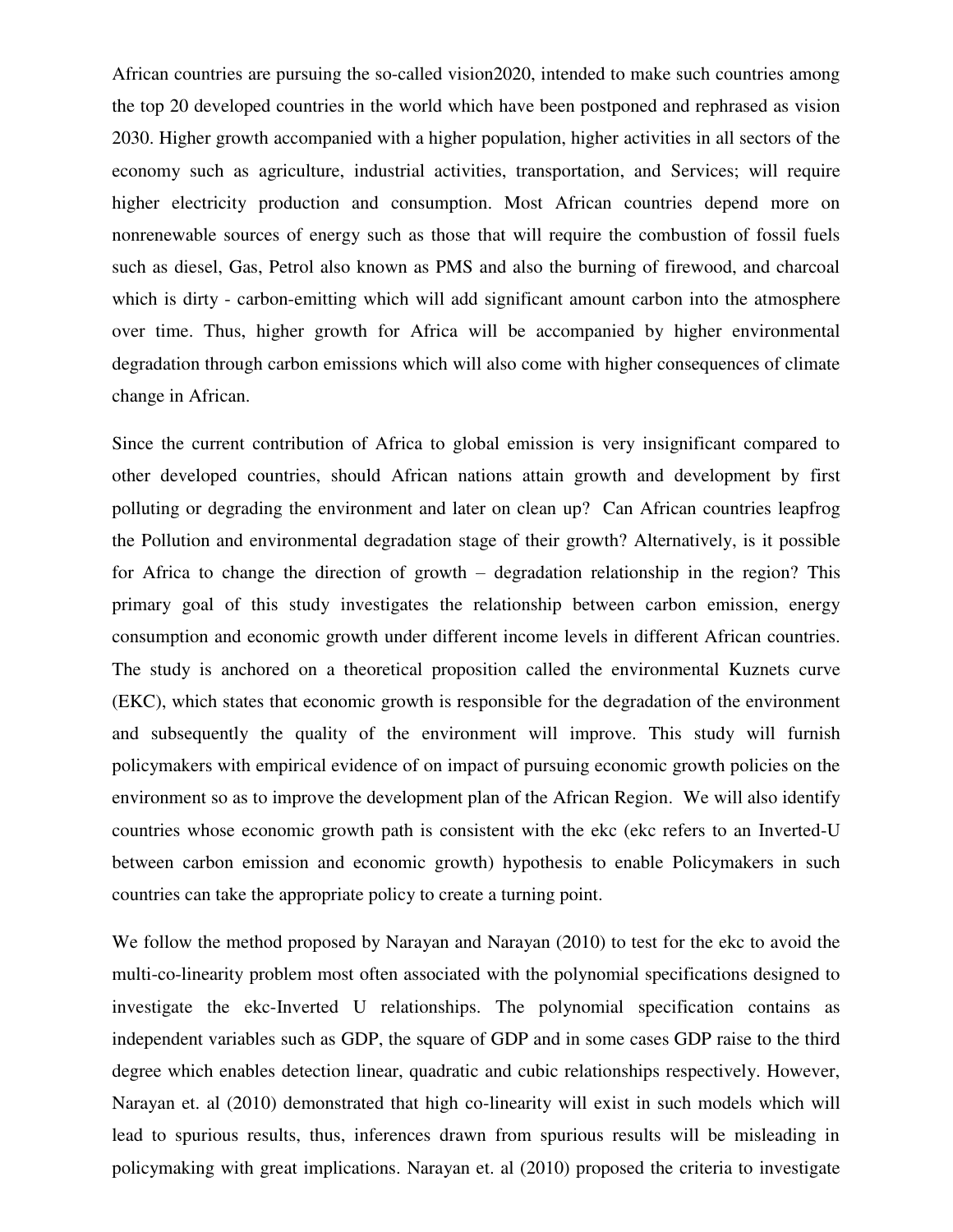the presence of ekc. When the long-run income elasticity of income (GDP) is less than the shortrun income elasticity. Alternatively, if the short-run income elasticity is positive and statistically significant and the long-run income elasticity is negative and statistically significant, then it suggests the presence of ekc, which implies that carbon emissions have increased and reduced over time as income in the country increases. We examine the ekc for individual specific countries and for panels of countries which are organized not according to known regions of the world such as North, East, South nor West Africa etc, but based on income as organized by the World Bank grouping of countries for 2018. The countries in each panel were organized according to income because we observed that even those countries within the same region do not grow nor develop at the same pace, as some countries grow and develop faster than others even in the same region. Thus, we categorized African countries into 3 panels consisting of Low-Income African economies, Middle-Lower Income African economies, and Middle-Upper Income African Economies.

#### **2. Literature Review**

Narayan and Narayan (2010) investigated the presence of the environmental kuznet curve (henceforth, ekc) for 43 developing countries covering 1980-2004 using their respective shortrun and long-run income elasticity. The study propounded that, a long-run income elasticity that is smaller than short-run income elasticity is evidence supporting the presence of ekc or inverted U relationship between carbon emission and economic growth. the study tested the short and long-run income elasticity of 43 developing countries to examine the EKC hypothesis from 1980–2004. They propounded as evidence of EKC that if the long-run income elasticity is smaller than the short-run income elasticity, then a country has reduced  $CO<sub>2</sub>$  emissions due to the increased income. Empirical findings of the study suggest the presence of ekc for approximately 35% of the sample, indicating that carbon dioxide emissions have reduced in the long-run as income increased. The presence is an inverted-U relationship (EKC) is also detected for panels of Middle Eastern and South Asian panels.

Perman and stern (2003) applied panel cointegration to investigate the presence and path of the ekc. covering a panel of 74 countries. per capital sulfur oxide emissions and per capita income and per capita income square. The study did not support the presence of the (ekc).

Dijkgraaf and Vollebergh (2001) investigated the ekc in the relationship between carbon emissions and per capita GDP for OECD counties from 1960-1990. The study also followed the polynomial specification with income and square of income and independent variables but did not find evidence supporting the presence of ekc.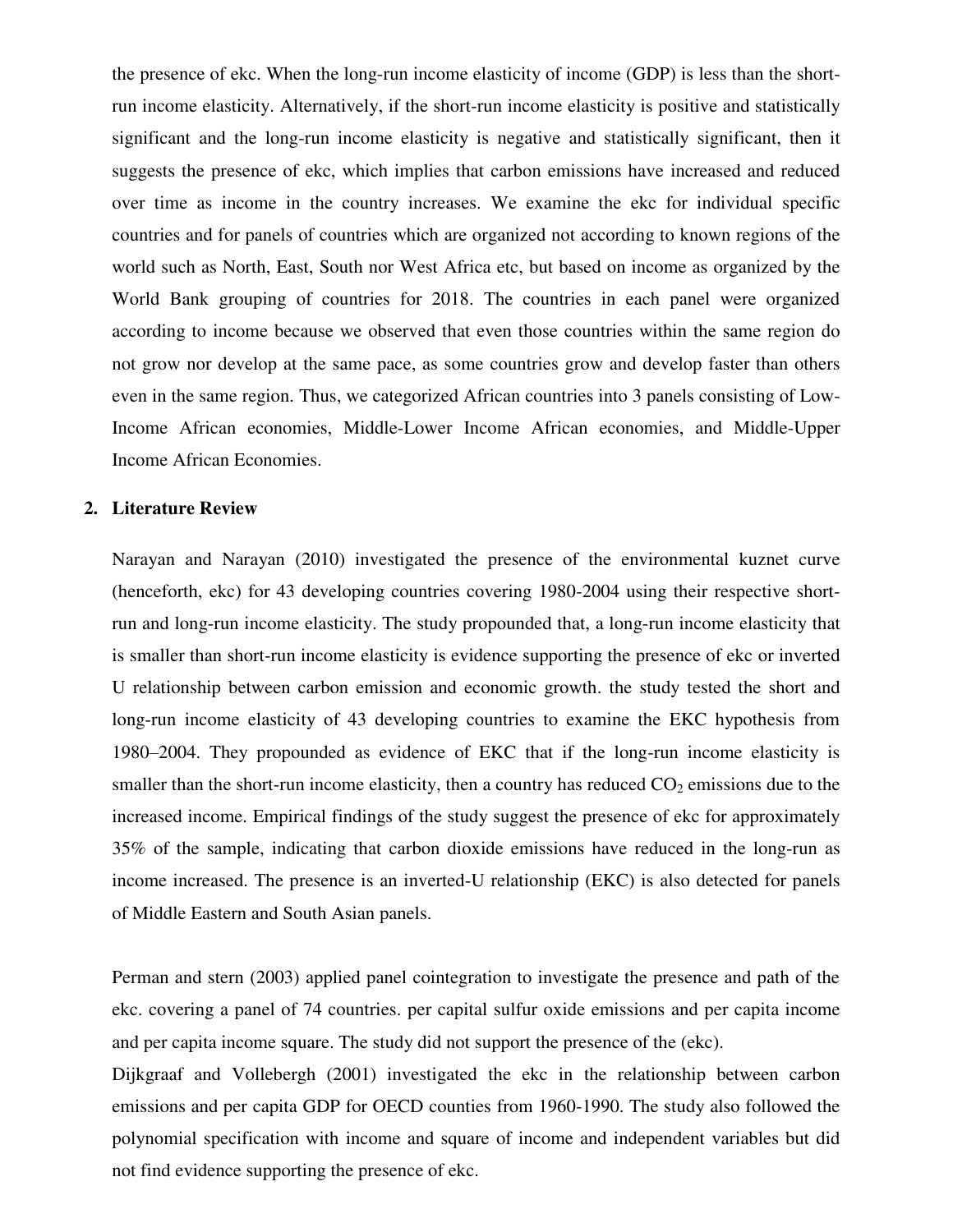Azomahou, Laisney, and Van (2006) applied a nonparametric approach to investigate the presence of ekc hypothesis. The sample for the study covered 100 countries from 1960-1996. The study found evidence supporting ekc for some of the countries.

Galeoti et al. (2006) estimated the existence of EKC using a Weibull functional form; the model was estimated by Maximum Likelihood (ML) on carbon emission for 125 countries. The findings appear mixed; with evidence of an EKC with a reasonable turning point for the period 1960-1967 for OECD countries, while a concave pattern with no reasonable turning point is obtained for non-OECD countries during 1971-1997.

Bertinelli and Strobl (2005) attempt examining the existence of an EKC in a cross country study using a semi-parametric regression estimator for 122 countries for the period of 1950-1990 and the result was unable to reject the linearity of the relationship between income and pollution. In another Similar study, Bertinelli and Strobl (2004) and Nguyen-Van (2009) found evidence in support of EKC for  $SO_2$  and  $CO_2$ . While Omisakin (2009) investigated the relationship between economic growth and environmental quality in Nigeria using Johansen cointegration analysis for the period 1970-2005 with no evidence to support EKC.

Charfeddine and Mrabet (2017) employed Pedroni panel cointegration test and Granger causality in panel VECM framework to evaluate the EKC hypothesis for 15 MENA (the Middle East and North African) countries over the period 1975–2007. EF was used as a proxy of environmental degradation. Other variables are energy used, real GDP, life expectancy at birth, fertility rate and political-institutional index. The estimation was done for all MENA 15 countries, for oilexporting and non-oil-exporting countries sub-samples. real GDP per capita exhibits an inverted U-shaped relationship with EF in oil-exporting countries and in the sample as a whole, hence, the EKC hypothesis is validated. For the non-oil-exporting countries, the relationship between EF and economic growth is U-shaped, hence EKC is not supported.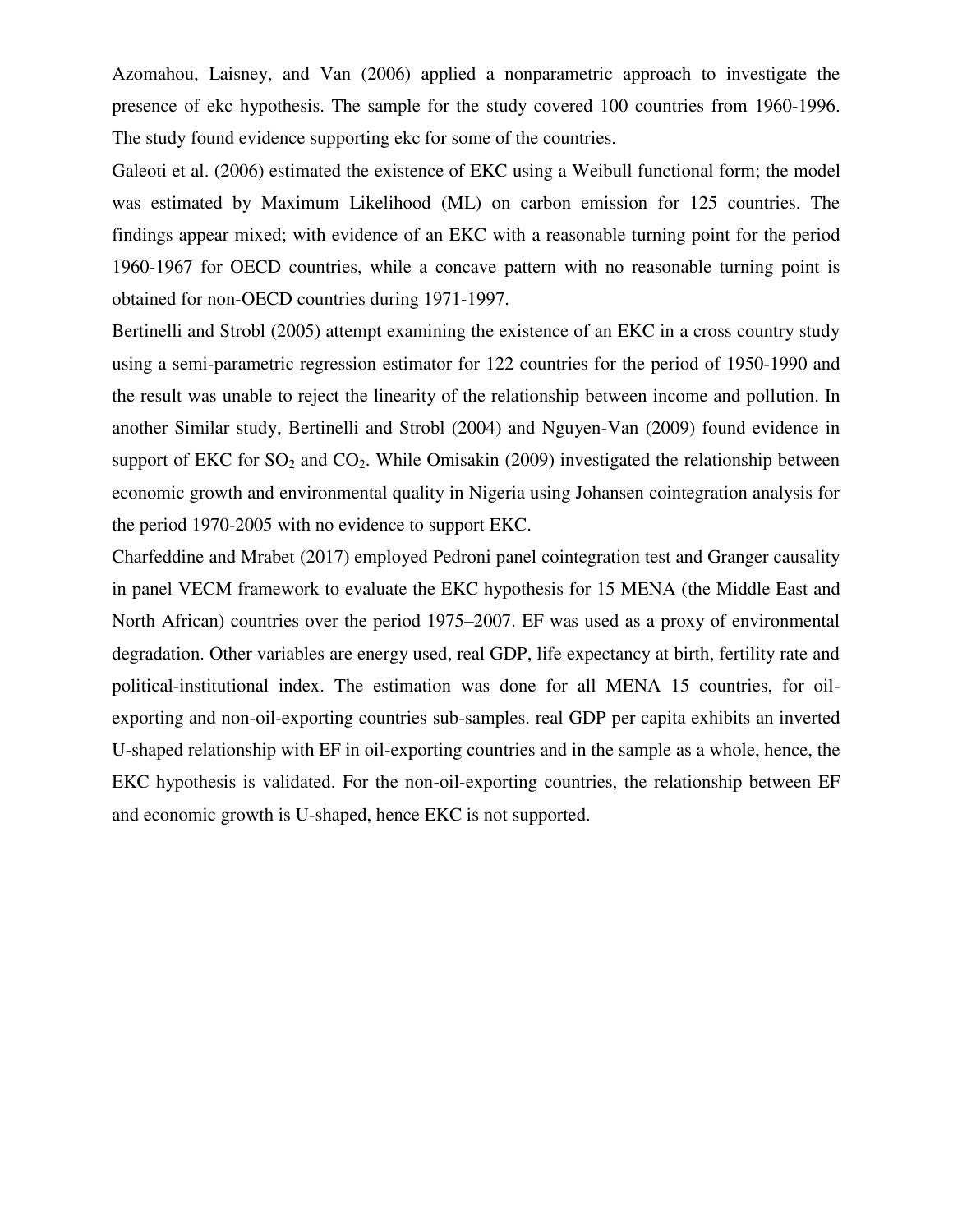2.1 Data and Result

Data

This study is focused on only African countries with data set covering the period of 1990 to 2014. The countries each panel was chosen by the availability of data. We obtained Carbon emissions and Gross domestic product (GDP) data from the World Bank. The study divided 20 African countries into three-panel groups, not according to any known regions of the world, but according to income – following World Bank grouping of countries

in the world according to income, and this is simply because different countries grow at a different pace even for countries within the same region. The 20 countries are grouped into 3 panel groups composed of: a panel of 9 Low-income African countries; a panel of 6 Middle-Lower African countries and a panel of 5 Middle-Upper-income African Countries.

# **4.1 Discussion of Unit root test results**

As a pre-test for cointegration in panel regression analysis, we applied Augmented Dickey fuller tests to ascertain the order of integration of the individual variables in the study. We confirmed after application of ADF model that all variables under consideration – GDP, Carbon Emissions and Energy consumption, for all 21 African countries, are integrated of order one, however they become stationary after first difference. Although there are numerous unit root tests for panel analysis, this study will apply panel unit root tests proposed by Breitung (2000) this is simply because Hlouskova and Wagner (2006) provided evidence that in using Monte Carlo simulations the Britung (2000) panel unit root has the highest power and the least size of distortions from among a suite of panel unit root tests. (Narayan, et. al (2010) further that a significant limitation of the Breitung (2000) is in the autoregressive coefficient, which is often restricted to appear identical across units under the null hypothesis as well as under the alternative hypotheses. This limitation of Breitung (2000) has been solved by IM et al (2003) by avoiding the assumption that all units converge towards equilibrium at the same adjustment speed (Narayan, et. al (2010). The unit root test statistics for IPS and Breitung are reported in panel A of table1. For all the three panels, the two test statistics showed evidence supporting that carbon emission; energy consumption and economic growth (GDP) are Panels non-stationary.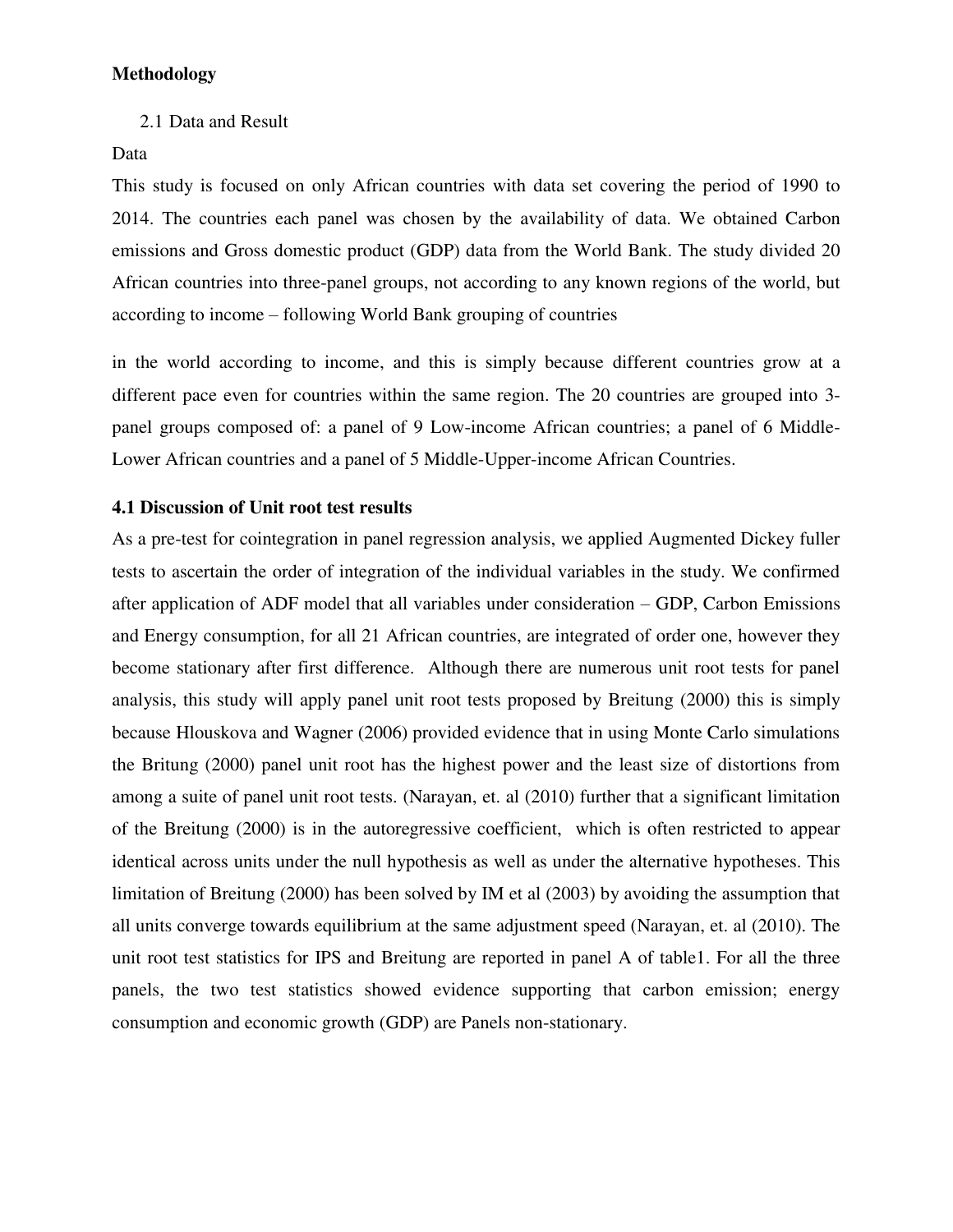Table 1

#### Panel results

|                                                                                | <b>IPS</b>      |               |                  |                 | <b>Breitung t-test</b> |                  |  |
|--------------------------------------------------------------------------------|-----------------|---------------|------------------|-----------------|------------------------|------------------|--|
| <b>Panel A: Unit root test for Panel</b>                                       | <b>IGDP</b>     | <b>IECONS</b> | LCO <sub>2</sub> | <b>IGDP</b>     | <b>IECONS</b>          | LCO <sub>2</sub> |  |
| regression analysis                                                            |                 |               |                  |                 |                        |                  |  |
| <b>Income-Group Panel</b>                                                      |                 |               |                  |                 |                        |                  |  |
| Low-Income African Countries                                                   | $-8.10**$       | $-5.91***$    | $-6.33***$       | $-9.29***$      | $-5.047***$            | $-2.10**$        |  |
| Middle-Lower Countries                                                         | $-5.88***$      | $-5.76***$    | $-5.88***$       | $-5.01***$      | $-1.74**$              | $-5.01***$       |  |
| Middle Upper countries                                                         | $-5.73***$      | $-6.42***$    | $-4.88***$       | $-2.42***$      | $-4.57***$             | $-1.03$          |  |
| <b>Panel B:</b> Test estimates from<br><b>Pedroni Panel cointegration test</b> | <b>Panel PP</b> |               | <b>Panel ADF</b> | <b>Group PP</b> | <b>Group ADF</b>       |                  |  |
| <b>Income-Group Panel</b>                                                      |                 |               |                  |                 |                        |                  |  |
| Low-Income African Countries                                                   | $-1.85*$        |               | $-1.95**$        | $-1.81**$       | $-2.64***$             |                  |  |
| Middle-Lower Countries                                                         | $-1.70**$       |               | $-1.77**$        | $-0.74$         | $-0.67$                |                  |  |
| Middle Upper countries                                                         | $-3.87***$      |               | $-4.02***$       | $-4.03***$      | $-3.98***$             |                  |  |
| Panel C: Long and short-run income<br>elasticity for each panel                | Long-run        |               | Short-run        |                 | <b>ECT</b>             |                  |  |
| <b>Income-Group Panel</b>                                                      |                 |               |                  |                 |                        |                  |  |
|                                                                                | <b>GDP</b>      | <b>ECONS</b>  | D(GDP)           | <b>D(ECONS)</b> |                        | $-0.154***$      |  |
| Low-Income African Countries                                                   | $-0.03$         | $0.62***$     | 0.05             | $1.20*$         |                        | $-0.21***$       |  |
| Middle-Lower Countries                                                         | $0.15**$        | 0.007         | 0.01             | $1.69**$        |                        | $-0.44***$       |  |
| Middle Upper countries                                                         | 0.05            | $0.15**$      | 0.026            | $0.39**$        |                        | $-0.44***$       |  |

#### **Note**

: \*, \*\*, \*\*\* represents statistical significance at 10%, 5% and 1% respectively.

## **4.3 Panel Cointegration Test**

In this study, we applied Pedroni suit proposed by Pedroni (1999) and Westerlund (2007) to investigate the presence of panel long-run cointegration among carbon emissions(C02 emissions), Energy consumption and Economic Growth in Africa. According to Narayan et. al (2010) Pedroni cointegration is a suit with seven test statistics; panel v-statistics, panel t-statistics (non-parametric), panel ρ- statistics, the panel t-statistics (parametric), the group ρ-statistics, the group t-statistics (non-parametric) and the group – statistics (parametric). We specify the regression of panel cointegration as follows:

 $lCo2_{i,t} + \beta_i + \beta_i l$ 

 $T=1, \ldots, T; i=1, \ldots, N$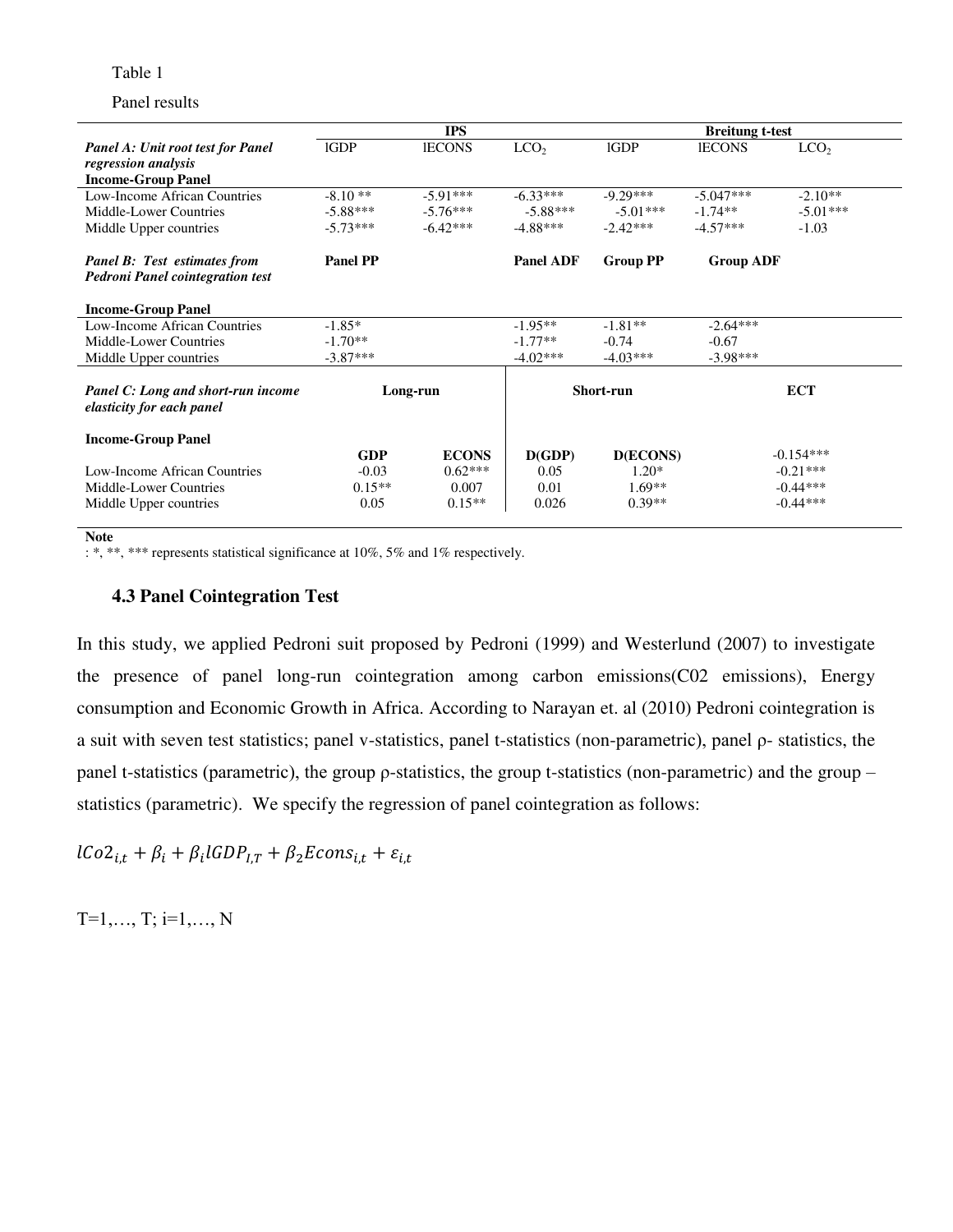Table 2: Long-run and short-run income elasticity for individual countries

|                                                                                            | Long-run         |                   | <b>Short-run</b> |                  |                      |
|--------------------------------------------------------------------------------------------|------------------|-------------------|------------------|------------------|----------------------|
| <b>AFRICAN COUNTRIES</b>                                                                   | <b>GDP</b>       | <b>ECONS</b>      | $D$ (GDP)        | D(ECONS)         | <b>ECM</b>           |
|                                                                                            |                  |                   |                  |                  |                      |
| <b>Panel A: Low-Income Countries</b>                                                       |                  |                   |                  |                  |                      |
| Benin                                                                                      | $0.74**$ (2.39)  | 0.008(0.02)       | $0.34*(1.97)$    | 0.008(0.03)      | $-0.45$ ** $(-2.47)$ |
| <b>Burkina Faso</b>                                                                        | $0.50***(10.8)$  | $0.20*(1.76)$     | $0.29***(3.76)$  | $-0.085(-0.66)$  | $-0.58***(-3.68)$    |
| Burundi                                                                                    | 0.09(0.73)       | $-1.45***(-6.59)$ | 0.069(0.85)      | $0.55**(-0.66))$ | $-0.79***(-3.22)$    |
| Ethiopia                                                                                   | 0.17(1.80)       | $0.68(3.22)$ **   | 0.07()           | $0.29**$ (3.45)  | $-0.42** (=2.31)$    |
| Liberia                                                                                    | $-0.34**(-1.87)$ | $1.18**$ (2.71)   | $-0.23**(-2.12)$ | $0.79**$ (3.10)  | $-0.67***(-4.34)$    |
| Malawi                                                                                     | $-0.23(0.26)$    | 1.24(1.22)        | $-0.8(2.14)$     | $-0.43(0.15)$    | $-0.34(0.21)$        |
| Zimbabwe                                                                                   | 1.18(1.63)       | $-7.10(4.35)$     | $-0.19(-1.06)$   | 0.22(0.22)       | $-0.18**(-1.90)$     |
| Senegal                                                                                    | $-0.233(-1.51)$  | 1,24(0.81)        | $-0.08(-1.32)$   | 0.43(0.93)       | $-0.34(-1.69)$       |
| Mali                                                                                       | 0.09(0.21)       | 0.34(0.23)        | 0.03(0.20)       | $-1.99(-1.45)$   | $-2.99*(-1.90)$      |
| Panel B: Middle-Lower Countries                                                            |                  |                   |                  |                  |                      |
|                                                                                            |                  |                   |                  |                  |                      |
| Nigeria                                                                                    | $-0.56(-1.14)$   | 3.88(1.42)        | $-0.12(-1.12)$   | $5.57***(3.30)$  | $-0.22**(-1.12)$     |
| Zambia                                                                                     | 6.16(0.09)       | $-18.8(-0.09)$    | 0.053(0.72)      | $3.81**$ (3.90)  | 0.008(0.09)          |
| DR Congo                                                                                   | 1.26(0.32)       | 0.90(0.14)        | $-0.25*(-1.12)$  | 1.17(1.28)       | $-0.14(1.44)$        |
| Egypt                                                                                      | $-0.11(-1.05)$   | $0.86***(4.08)$   | $-0.07(-1.22)$   | $0.55**$ (2.68)  | $-0.06**(-2.54)$     |
| Kenya                                                                                      | 0.38(0.53)       | $-1.46(-0.53)$    | 0.08(0.55)       | $3.51** (2.21)$  | $-0.22(-1.50)$       |
| Cote di vour                                                                               | $-0.28(-0.63)$   | 0.20(0.32)        | 0.37(1.23)       | $1.21**$ (2.38)  | $-0.51**(-2.53)$     |
| Panel C: Middle-Upper Income Countries                                                     |                  |                   |                  |                  |                      |
| South Africa                                                                               | $-0.01(0.22)$    | 0.32(1.42)        | 0.12(1.05)       | 0.19(1.20)       | $-0.60(3-3.84)$ ***  |
| Botswana                                                                                   | 0.03(0.26)       | 0.39(1.14)        | 0.025(0.26)      | 0.27(1.16)       | $-0.70**(-2.42)$     |
| Libya                                                                                      | $-0.01(0.11)$    | 0.32(1.29)        | 0.12(1.51)       | 0.19(1.33)       | $-0.60***(-3.06)$    |
| Gabon                                                                                      | 0.19(0.93)       | $-0.50(-2.67)$    | 0.07(1.09)       | $-0.20**(-2.01)$ | $-0.40**(-1.94)$     |
| Namibia                                                                                    | $0.32**$ (2.64)  | 0.10(0.42)        | $-0.22(-0.01)$   | 0.73(1.44)       | $-0.94***(-4.14)$    |
| Note:                                                                                      |                  |                   |                  |                  |                      |
| () t-statistics                                                                            |                  |                   |                  |                  |                      |
| *, **, *** represents P-value statistical significance at $10\%$ , 5% and 1% respectively. |                  |                   |                  |                  |                      |

From the above equation, lGDP, lEcons and lCo2 represent the natural logarithm of real GDP, energy consumption and carbon emissions respectively. The study carried out cointegration test using Pedroni's suite of tests and estimates from the tests are reported in panel B of Table 1. All the test statistics support the presence of cointegration relationship between GDP, carbon emissions and energy consumption at least at 10% level of significance for all the countries in all panels except carbon emissions for Group PP test statistics for middle-upper economies

#### **4.4 Individual/country-specific results**

Table 2 contains the long and short-run income elasticity for individual countries as well as the lagged value of the error correction term for the 20

African economics grouped into three panels according to income. Based on the world bank grouping of economies according to income for the year 2018, we present in panel A the result for countries that fall within the low income African economies which consists of 9 countries; Panel B is composed of Middle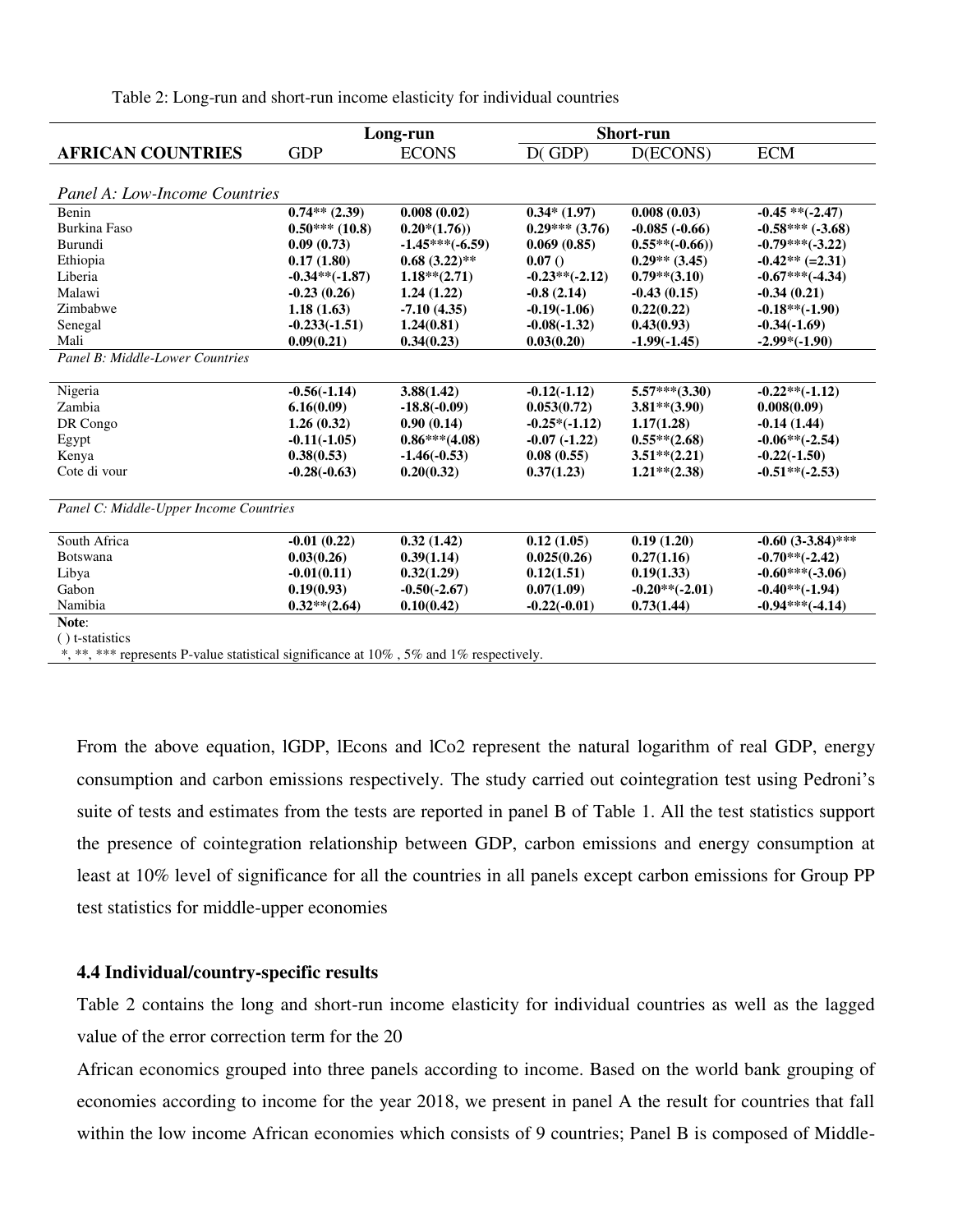lower income economies in Africa composed of 6 countries and Panel C for Middle-upper income African economies consisting of 5 countries.

For the Low-income African Economies, in the Long-run income elasticity is less than short-run income elasticity with coefficients of 0.34 and 0.73 respectively, which are not statistically significant. The error correction term does not support long-run cointegration.

The result shows that in the short run Benin, Burkina-Faso, Burundi, Ethiopia and Mali, GDP has a positive effect on carbon emission but only Benin, Burkina Faso are statistically significant while Liberia Malawi, Zimbabwe, and Senegal have a negative effect on carbon emissions in the short run. The shortrun income elasticity for the individual countries in this panel ranges from 0.03 for Mali to 0.8 in the case of Malawi. All the countries in this panel have income elasticity less than 1. Since none of the countries with positive short-run income elasticity have corresponding negative long-run income elasticity, they do not support the presence of EKC. However, an alternative way to detect the presence of EKC-inverted U relationship as proposed by Narayan et. al (2010) is to compare the long-run impact of income on emissions with the short-run impact i.e. if the short-run income elasticity is larger than the long-run income elasticity, Vice versa, we accept the EKC hypothesis, suggesting that over time carbon emissions has increased and reduced as income increases. Based on this criterion, no low-income country is consistent with ekc hypothesis, however, the error correction terms are all signs indicating the presence of long-run cointegration except for Benin and Malawi.

The result for middle-lower income economies in Africa, only Nigeria, Egypt and Cote divour has statistically significant error correction terms which indicates the presence of long-run cointegration among carbon emissions, energy consumption and economic growth. The long-run income elasticity ranges from 0.11 for Egypt to 6.16 for Zambia. Short-run and long-run income elasticity for Nigeria, Zambia, Democratic Republic of Congo, Egypt and Kenya are not consistent with the ekc. Nigeria and Egypt have negative income elasticity in both short-run and long-run; Zambia and Kenya has statistically insignificant elasticity in long run but Kenya has significant short-run elasticity. They are all not consistent with EKC hypothesis except for cote d vour. Only cote d vour has satisfied the two criteria for the presence of ekc. It has a negative long-run coefficient and a positive short-run coefficient. In addition, it also shows that the long-run income elasticity is smaller than the long-run income elasticity. Both shortrun and long-run income elasticity are statistically significant.

For Middle-Upper Income African Economies, only South Africa and Libya support the presence of the ekc, satisfying the two criterions for the presence of ekc-inverted U relationship. Both countries have negative long-run income elasticity and positive short-run income elasticity. They also satisfy the second criteria with long-run income elasticity smaller than the long-run income elasticity and are all significant at 1% significance level.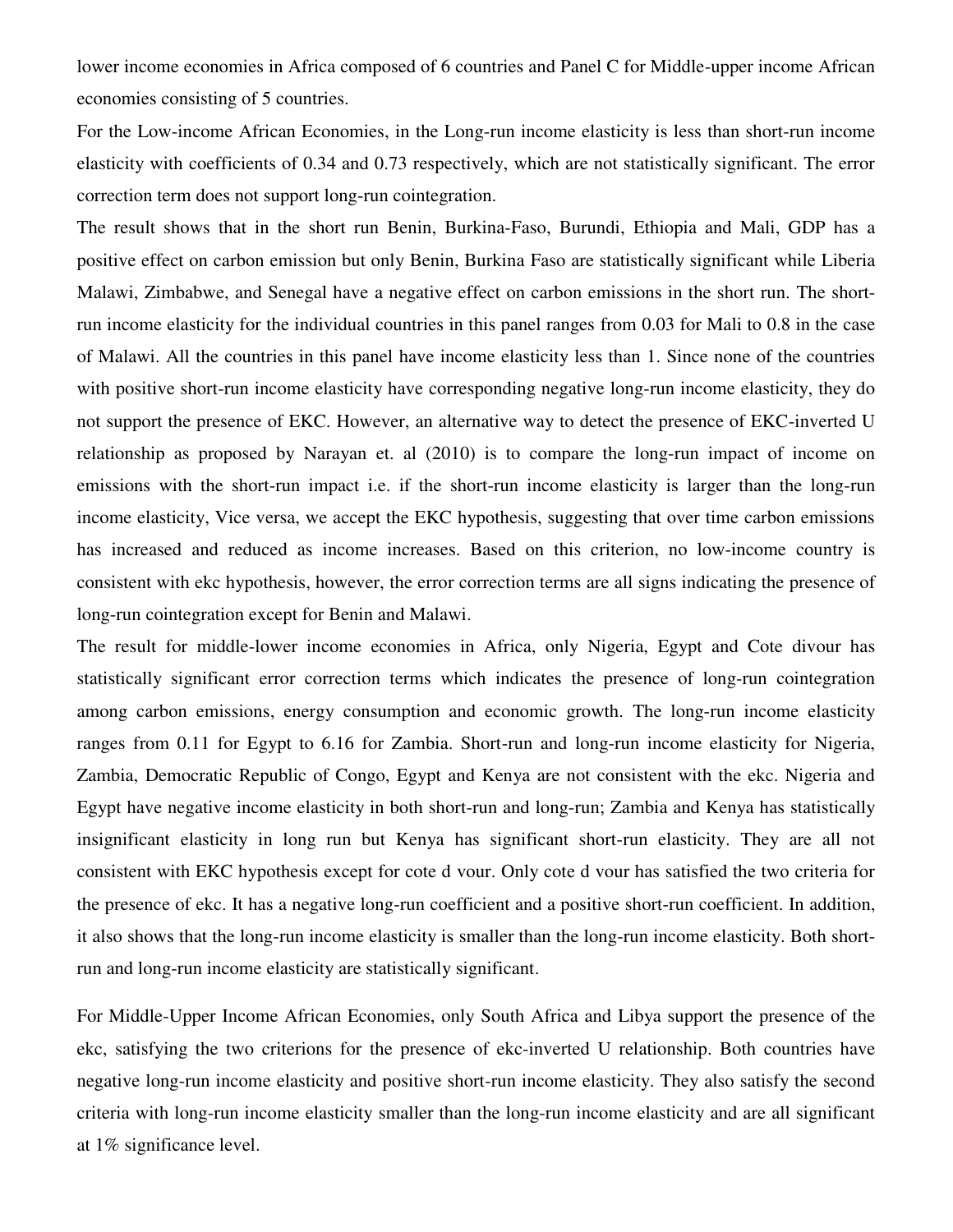Our empirical result for Botswana and Gabon shows statistically significant positive short-run and longrun income elasticity, with long-run income elasticity larger than short-run income elasticity while in Namibia, we found evidence of positive long-run income elasticity and negative short-run income elasticity. It also shows that long-run income elasticity is greater than short-run income elasticity which is also not consistent with ekc hypothesis. Thus we do not find any evidence of the presence of ekc for Botswana, Gabon, and Namibia, however, only South Africa and Libya support Ekc hypothesis within middle-upper income countries.

# **5. Policy Implication**

Our empirical evidence showed that only six countries out of 20 countries, representing 30% of the countries covered in this study have reduced their emissions over time as income increases. The remaining 12 countries representing 70% rather increased their emissions as income increases. Thus we suggest deployment of all necessary measures to help reduce emissions level such as using more energy-efficient devices, carbon trading system, the imposition of a carbon tax on polluters among several other measures.

# **6. Conclusion**

There is quite a large pool of empirical studies that investigated the ekc, however, most of the studies, due to spurious nature of the model such studies follow; we applied a recently developed technique to detect the presence of ekc proposed by Narayan and Narayan (2010). Our study differs from Narayan et al (2010) by extending the study to the year 2014.

We contribute to the existing empirical literature by performing the first notable empirical study to apply the income elasticity approach proposed by Narayan and Narayan (2010) to investigate the presence of ekc strictly focusing on only African countries, to best of our knowledge. by performing a panel study on 20 African countries pooled into 3 panels according to world banks income groups such as low income, middle-lower income, and middle upper-income African countries. We found evidence that in six (6) countries, Benin, Malawi, Cote divour, South Africa, Botswana, and Libya, representing 30% of the sample, there is a reduction in carbon emissions over time. Alternatively, we found no evidence of an inverted U relationship in low-income countries. These countries will increasing their future emissions and a turning point has not been reached. When we considered the lower-middle-income countries we found an inverted U relationship only for Cote devour out of 6 lower-middle-income countries. We found evidence of an inverted-U-relationships in the Middle-Upper income African countries for South Africa and Libya. Thus we can conclude that as income increases in Africa, the level of environmental degradation, in this case, carbon emissions, will increase for 14 countries considered in this study, while only 6 countries have reached a turning point.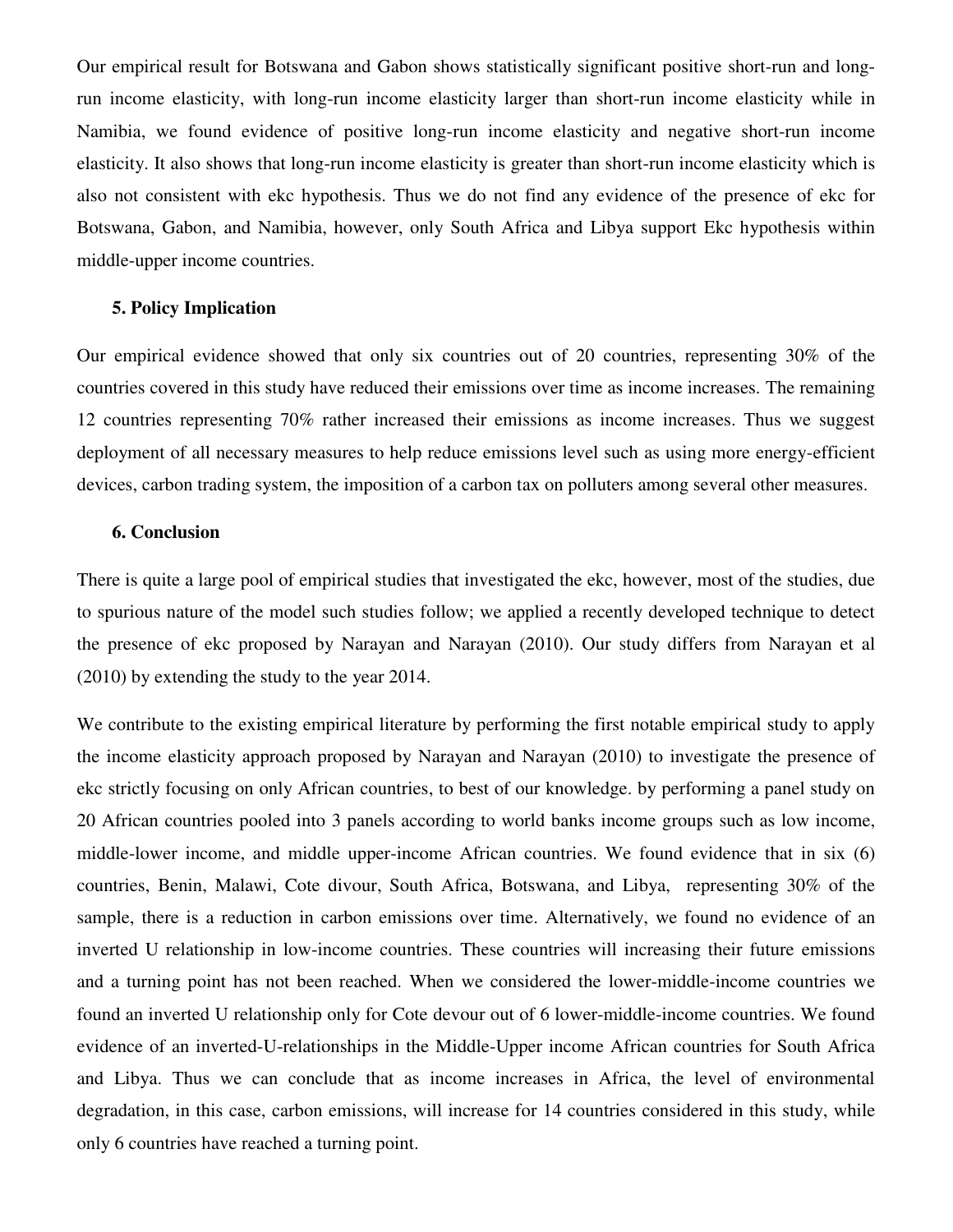We recommend adoption of renewable energy such as solar, hydroelectricity, wind and all other forms of clean energy as well development of favourable economic policies that will ensure smooth financing and adoption of this new technology on a wide scale into production, transportation, household; and the use of legal institutions etc. all of these efforts will help to create a turning point (an inverted U relationship) which will ensure the attainment of both the objective of economic growth without degrading the environment and averting the future impact of climate change.

#### **References**

Azomahou, T., Laisney, F., Van, P.N., 2006. Economic development and CO2 emissions: a nonparametric panel approach. Journal of Public Economics 90, 1347–1363.

Beg N, Morlot JC, Davidson O, Afrane-Okesse Y, Tyani L, Denton F, Sokona Y, Thomas JP, La Rovere E, Parikh JK, Parikh K, Rahman(2011). Linkages between Climate Change and Sustainable Development. Clim. Policy 2(2-3):129-144.

Bertinelli, L., Strobl, E., 2005. The environmental Kuznets curve semi-parame- trically revisited. Economics Letters 88, 350–357.

Bewket W (2012). Climate change perceptions and adaptive responses of smallholder farmers in Central Highlands of Ethiopia, Int. J. Environ. Stud. 69(3):507-523.

 Breitung, J., 2000. The local power of some unit root tests for panel data. In: Baltagi, B. (Ed.), Advances in Econometrics, Nonstationary panels, panel cointegration, and dynamic panels, 15. JAI Press, Amsterdam, pp. 161–178.

Bruckner M (2012). Climate change vulnerability and the identification of least developed countries (LDCs). The United Nations Development Policy and Analysis Division Department of Economic and Social Affairs. pp. 3-15.

Bruno, M. and W. Easterly (1998), "Inflation Crisis and Long-Run Growth", Journal of Monetary Economics, Vol. 41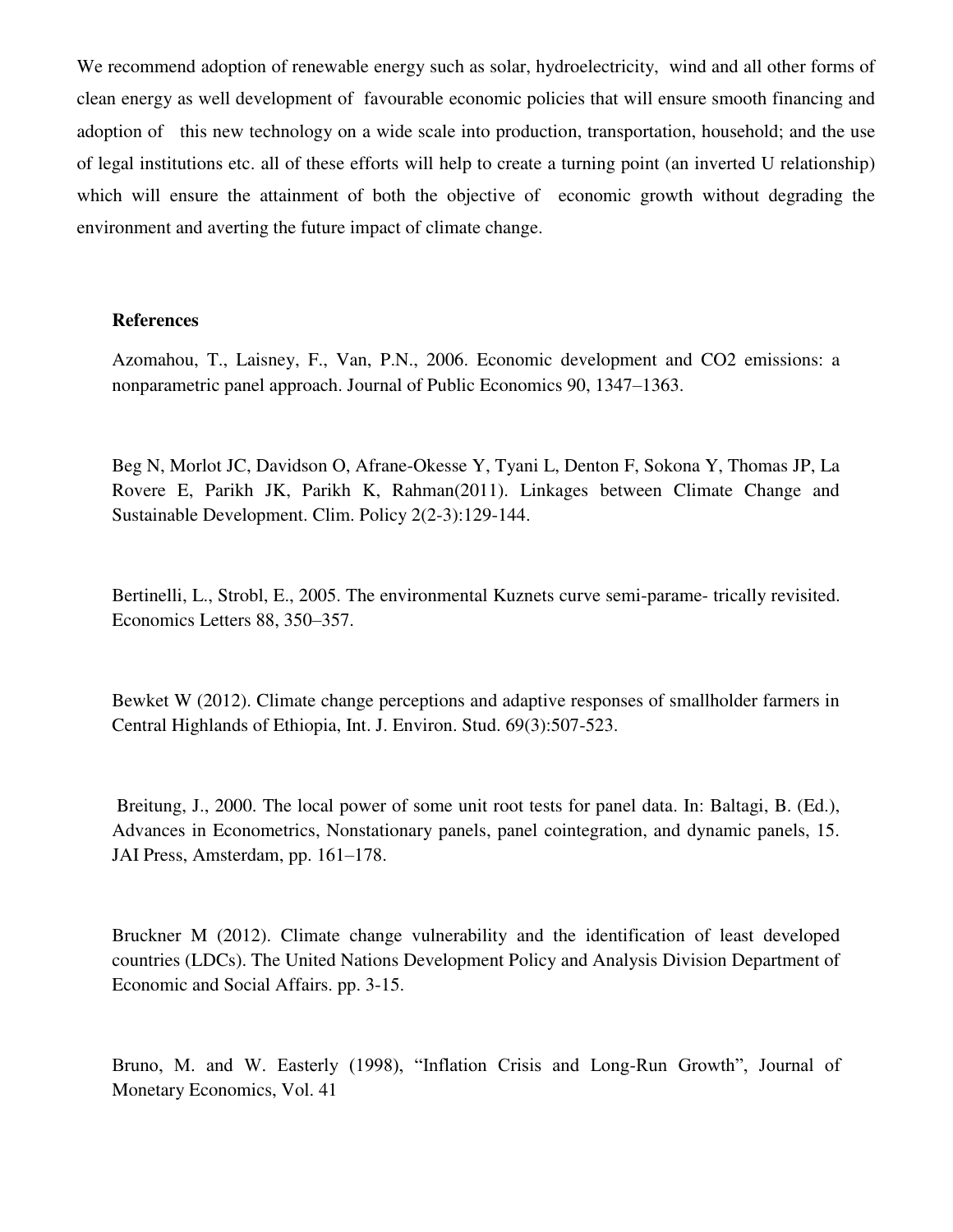Charfeddine, L., & Mrabet, Z. (2017). The impact of economic development and social-political factors on ecological footprint: A panel data analysis for 15 MENA countries. Renewable and Sustainable Energy Reviews, 76, 138–154. https://doi.org/10.1016/j.rser.2017.03.031

Dijkgraaf, E., & Vollebergh, H.R.J. (1998). Environmental Kuznets revisited – time series versus panel estimation: the CO2 case (OCFEB Research Memorandum No. 9806). Netherlands: OCFEB.

Dijkgraaf, E., & Vollebergh, H.R.J. (2001). A note on testing for environmental Kuznets curves, environmental policy, economic reform and endogenous technology (OCFEB Working Paper Series 7). Netherlands: OCFEB.

Galeotti, M., Lanza, A., Pauli, F., 2006. Reassessing the environmental Kuznets curve for CO2 emissions: a robustness exercise. Ecological Economics 57, 152–163. Hlouskova, J.,Wagner, M., 2006. The performance of panel unit and stationary tests: results from a large scale simulation study. Econometric Reviews 25, 85–116.

Gosh, A. and Phillips, S. (1998), "Warning: Inflation May Be harmful to your Growth", IMF Staff Papers, 45(4).

Huq S, Reid H, Konate M, Rahman A, Sokona Y, Crick F (2004). Mainstreaming adaptation to climate change in LDCs. Clim. Policy 4(1):25-43.

Im, K.S., Pesaran, M.H., Shin, Y., 2003. Testing for unit roots in heterogeneous panels. Journal of Econometrics 115, 53–74.

Intergovernmental Panel on Climate Change (IPCC). (2007). Climate change 2007: Synthesis Report. Cambridge: Cambridge IPCC (2009). Mitigation of Climate Change: The Working Group III Contribution to the IPCC 4th Assessment Report.

IPCC (2014). Hijioka, Y., E. Lin, J.J. Pereira, R.T. Corlett, X. Cui, G.E. Insarov, R.D. Lasco, E. Lindgren, and A. Surian (2014). Asia. In:Climate Change. pp. 1327-1370.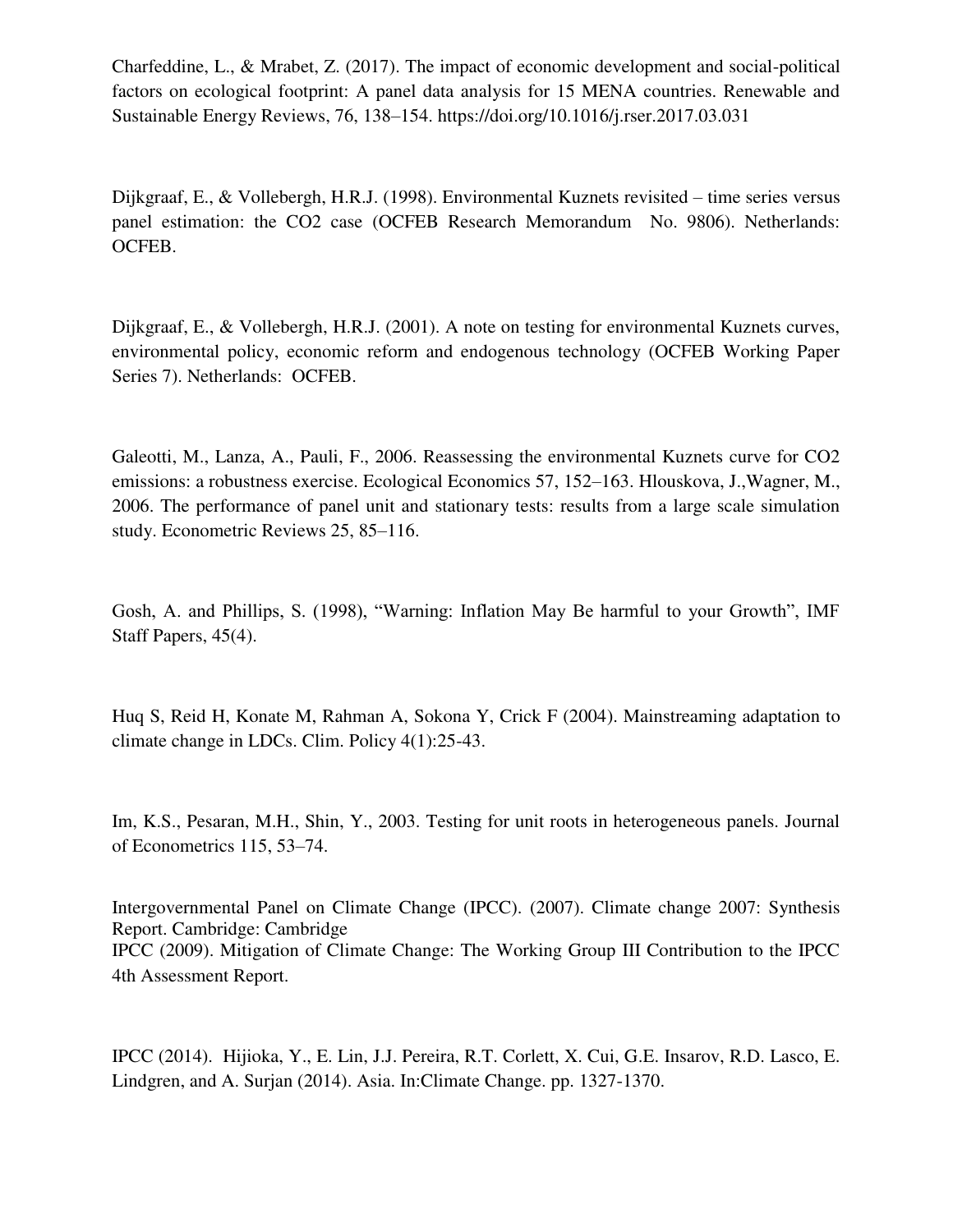IPCC (2014). Jiménez Cisneros, B.E., T. Oki, N.W. Arnell, G. Benito, J.G. Cogley, P. Döll, T. Jiang, and S.S.

Kuznets, S. (1955). Economic growth and income inequality. American Economic Review, 49, 1-28.

Narayan and Narayan (2010) Carbon dioxide emissions and economic growth: Panel data evidence from developing countries. *Energy Policy* 661–666

Narayan, P. K, & Narayan, S. (2010). Carbon dioxide and economic growth: panel data evidence from developing countries. Energy Policy, 38, 661-666.25(2), 191-198.

Narayan, P.K., et al., Economic growth and carbon emissions, Econ. Model. (2015), http://dx.doi.org/10.1016/j.econmod.2015.10.027

Narayan, P.K., Narayan, S., Smyth, R., 2008. Are oil shocks permanent or temporary? Panel data evidence from crude oil and NGL production in 60 countries. Energy Economics 30, 919–936.

Omisakin, A.O. (2009). Economic Growth and Environmental Quality in Nigeria: Does Environmental Kuznets Curve hypothesis hold? Environmental Research Journal,3(1), 14-18. Pedroni, P., 1999. Critical values for cointegration tests in heterogeneous panels with multiple regressors. Oxford Bulletin of Economics and Statistics Special Issue, 653–670.

Perman, R., Stern, D.I., 2003. Evidence from panel unit root and cointegration tests that the environmental Kuznets curve does not exist. The Australian Journal of Agricultural and Resource Economics 47, 325–347.

Stern, D.I., Common, M.S., 2001. Is there an environmental Kuznets curve for sulfur?. Journal of Environmental Economics and Management 41, 162–178. Stern, D.I., 2004. The rise and fall of the environmental Kuznets curve. World Development 32, 1419–1439.

Westerlund, J. 2007. Testing for error correction in panel data. Oxford Bulletin of Economics and Statistics 69: 709–748